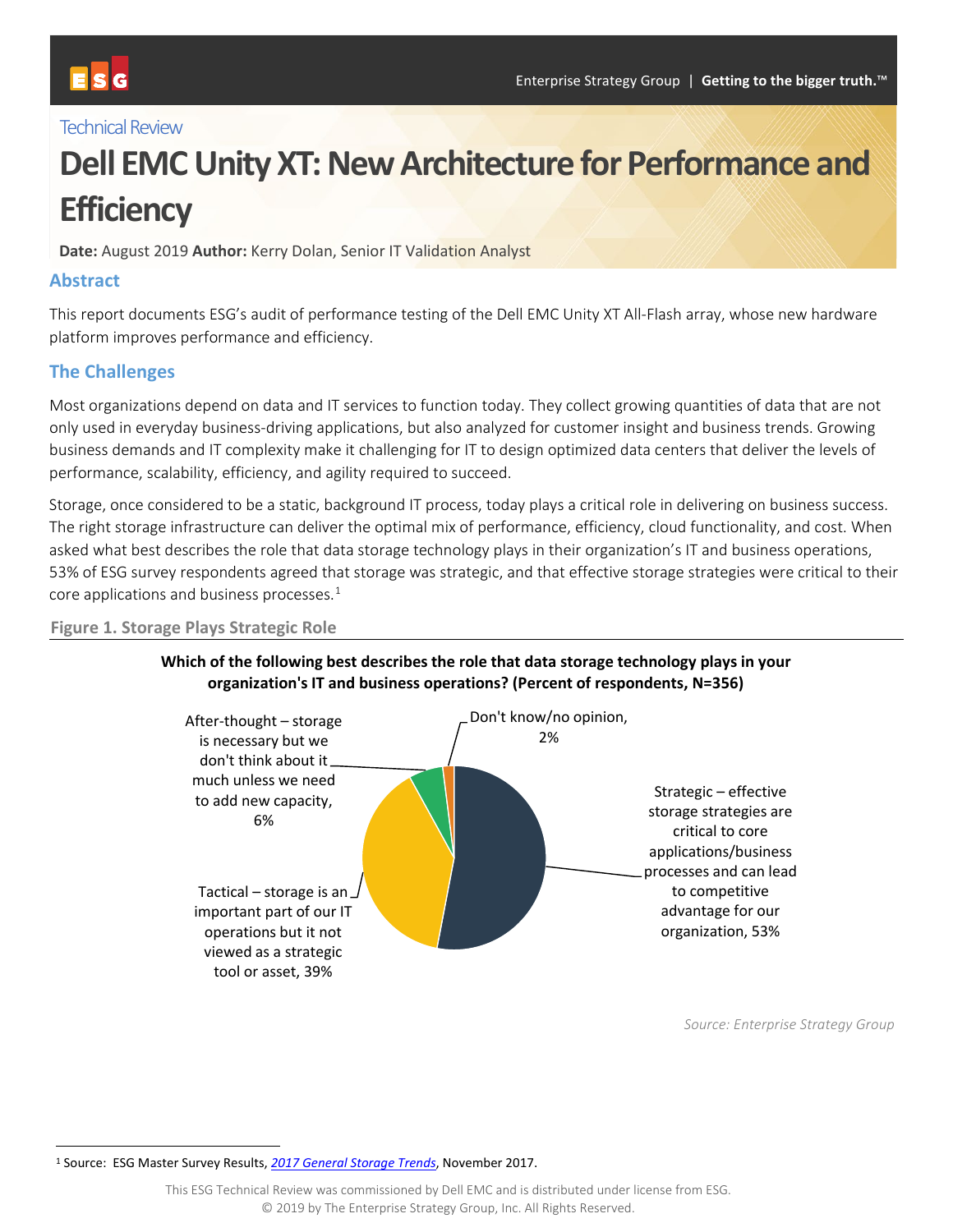# **The Solution: Dell EMC Unity XT Arrays**

Dell EMC has redesigned its highly successful Unity storage arrays with a new hardware architecture (not just a controller upgrade) that delivers better performance and efficiency. The new Unity XT storage family includes the same option for allflash or hybrid, the same all-inclusive software, and the same simplicity of operations, but with a new architecture and full multi-cloud functionality.

All Unity XT models offer active/active dual storage processors but add CPU, memory, and drives in a small footprint. Configurations are available as either all-flash models (380F/480F/680F/880F) or as hybrid models (380/480/680/880). The 380/380F models retain the Broadwell chip and single-socket design to ensure optimal cost/performance but add advanced deduplication. The 480/480F, 680/680F, and 880/880F models have been upgraded to dual-socket Intel Skylake CPUs and are NVMe-ready. All models offer expanded asynchronous replication for file data and an option for 25GbE optical connectivity. The hybrid models also now offer 12TB nearline SAS drives.

The Unity XT retains its flagship ease of deployment and management. ESG has previously validated the ability to get Unity installed and configured to full operations in 25 minutes using Unisphere's simple, powerful, intuitive interface, as well as the wide range of included software.<sup>[2](#page-1-0)</sup>

#### **Figure 2. Dell EMC Unity XT Family**



*Source: Enterprise Strategy Group*

Unity XT features include:

- *Higher performance* and lower latency across mixed workloads in a compact footprint.
- *More power* with dual-socket Intel Skylake CPUs, dual active/active controllers, 25GbE, and more cores, memory, and drives.
- *Greater efficiency*, with the all-flash models delivering up to 5:1 data reduction and a 3:1 guarantee of inline data reduction based on compression and deduplication. These arrays offer high-density enclosures, including a 2U, 25 drive module and a 3U, 80-drive module. These features, combined with use of space-saving snapshots, thin provisioning, and 85% usable space, create an array that offers a tremendous amount of storage capacity in a small footprint.

<span id="page-1-0"></span> <sup>2</sup> For details of deployment, management, and software functionality, please read the ESG Lab Review, *[Dell EMC Unity All-Flash Storage.](https://www.emc.com/collateral/analyst-reports/esg-lab-review-dell-emc-unity.pdf)*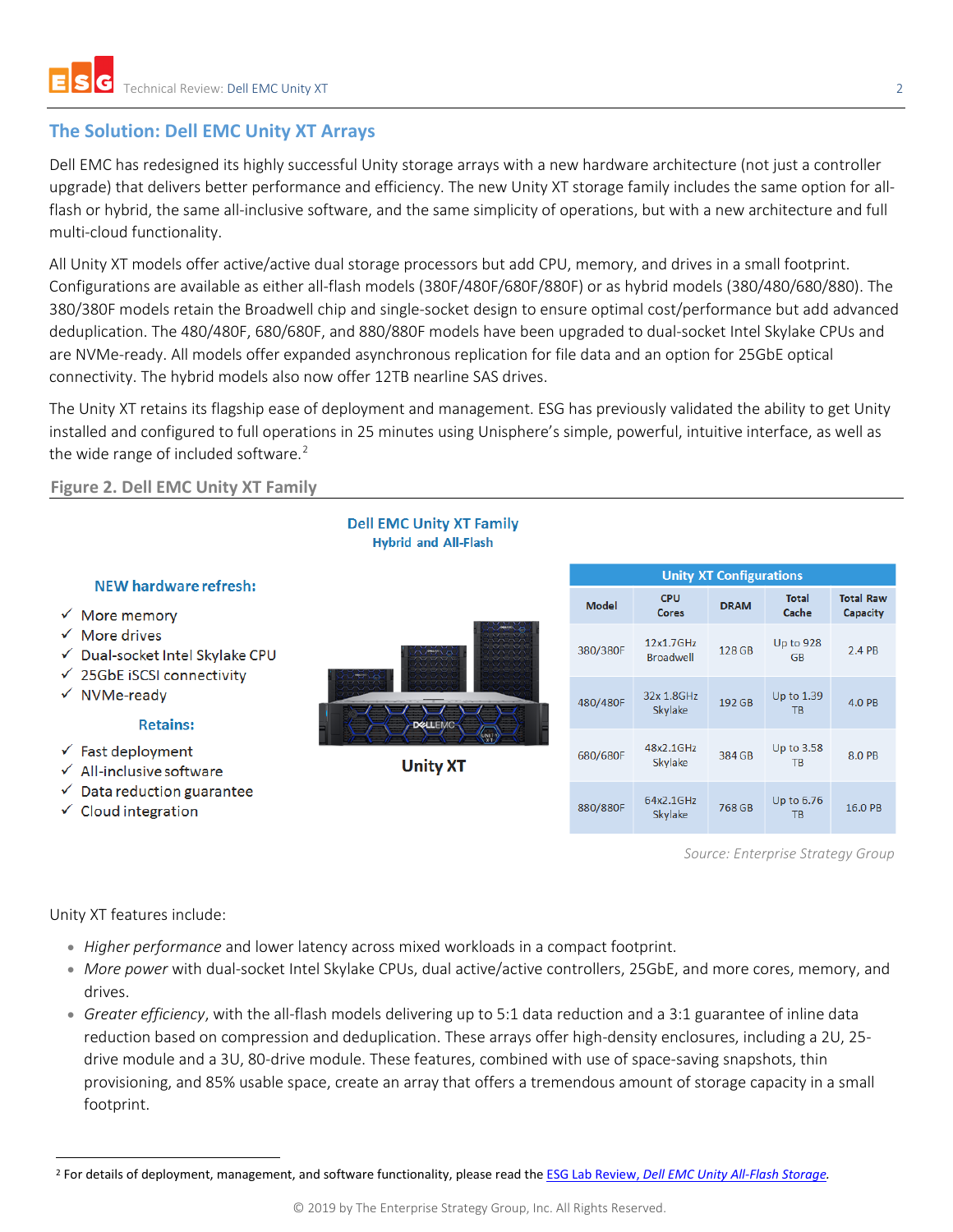- *Consolidation*. File, block, and VMware VVOL data can be stored on the same high-density array for lower floor space and management costs.
- *Simple installation* and operation with the intuitive Unisphere GUI.
- *NVMe-readiness* with eight drive slots that currently support SAS SSDs; a future, non-disruptive software upgrade will enable NVMe drives.
- *All-inclusive software* including CloudIQ storage monitoring, dynamic pools, and other management; encryption, snapshots and thin clones; synchronous and asynchronous remote replication; tiering; and more.
- *Optional software* including AppSync Advanced, Data Protection Suite, RecoverPoint Advanced, PowerPath, and VPLEX.

## **Cloud-focused**

It is important that today's arrays be able to support all the cloud capabilities organizations need. In addition to real-time storage analytics and insights delivered through CloudIQ, Unity XT includes:

- *Dell EMC Cloud Storage Services*: Connect Unity XT to a public cloud and then consume it as a service. This provides economic benefits while maintaining control of data.
- *Dell EMC Unity Cloud Edition*: Software-defined Unity for deployment with VMware Cloud on AWS, particularly useful for VDI, test/dev, and replication services.
- *Dell EMC Cloud Tiering Appliance*: Automated file tiering and block archiving to multiple public clouds.
- *VMware Cloud Foundation (VCF) Validation*: Unity XT is the first external storage validated to easily provision storage for VCF.

In addition, Dell EMC provides a broad portfolio of services and support, plus a Future Proof Loyalty program for investment protection.

## **ESG Testing**

ESG audited Dell EMC testing conducted in the company's Durham, NC facility. Testing was designed to compare performance between the previous Unity and the new Unity XT with enhanced hardware. Deduplication rates were also noted.

The test bed included two all-flash arrays, a Unity 450F and a Unity XT 480F, one of the smaller models in the portfolio. Both arrays were configured with 25 SSDs. The 480F was connected using 25Gb ethernet to two Dell R740 servers, each running 12 VMs (24 VMs total); the 450F was connected via 10Gb ethernet to six Dell R610 servers each with 4 VMs (24 VMs total).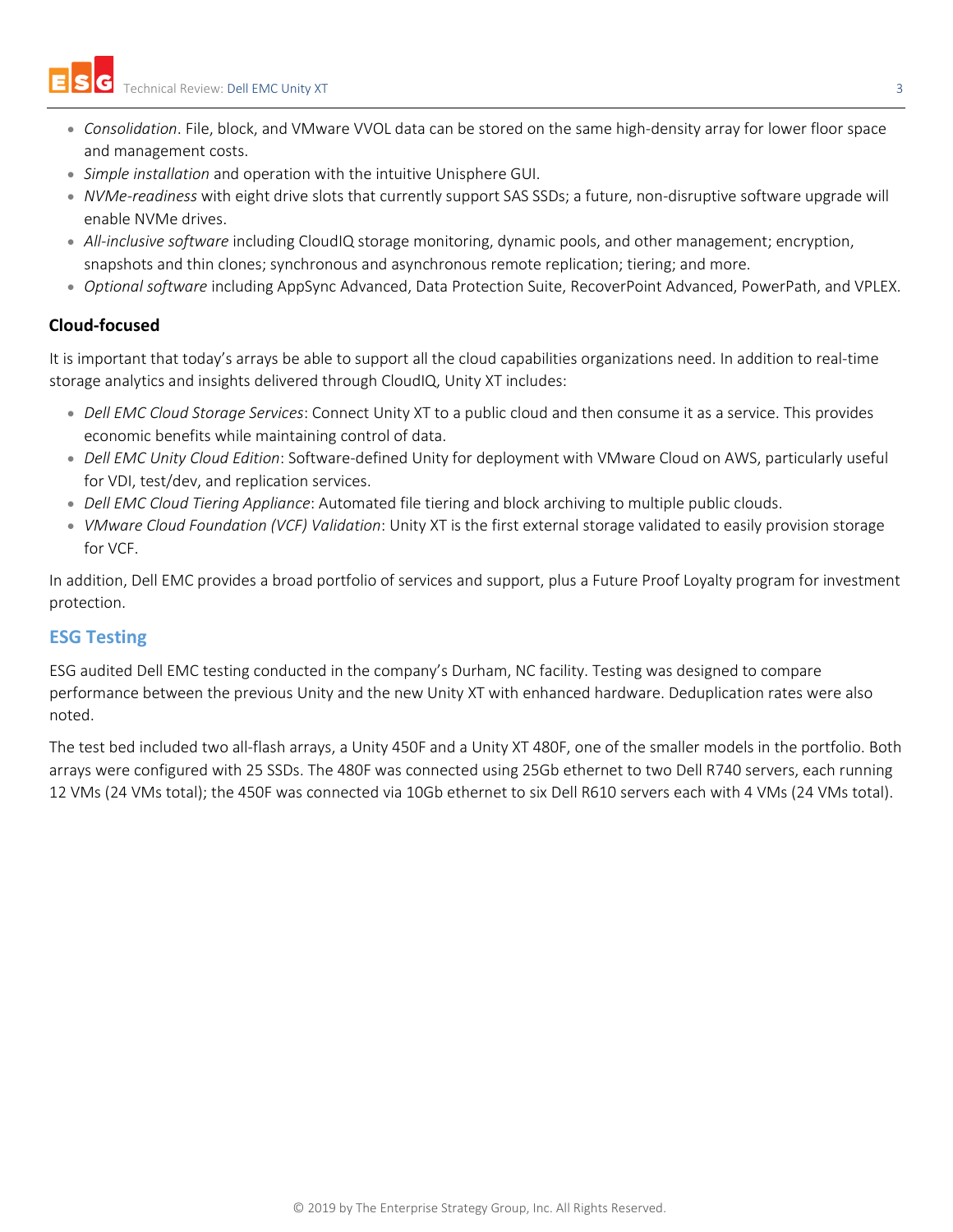

#### **Figure 3. Test Bed**



*Source: Enterprise Strategy Group*

Each array contained 24 x 1TB LUNs configured with compression and advanced deduplication. The testing used a compressible, deduplicate-able data set on both arrays. Each array was prefilled to 50% capacity using large block sequential writes to simulate a typical real-world environment. The VDbench workload generator was used to generate random 8KB and 32KB I/O, as 100% reads, 100% writes, and 67% reads/33% writes (2:1 read/write).

Figure 4 shows the performance improvement for small block random workloads. The Unity XT 480F delivered 16% more IOPS for a 100% write workload; 34% more for IOPS for a 2:1 read/write workload; and 68% more IOPS for a 100% read workload, all without increasing latency. Both 100% read and 100% write workloads generally do not benefit from cache hits, so they are a good measure of how the back-end storage handles the load. The 2:1 read/write emulates more realworld applications such as email, OLTP, and e-commerce. These performance improvements demonstrate that the Unity XT's additional resources can make a significant difference in performance.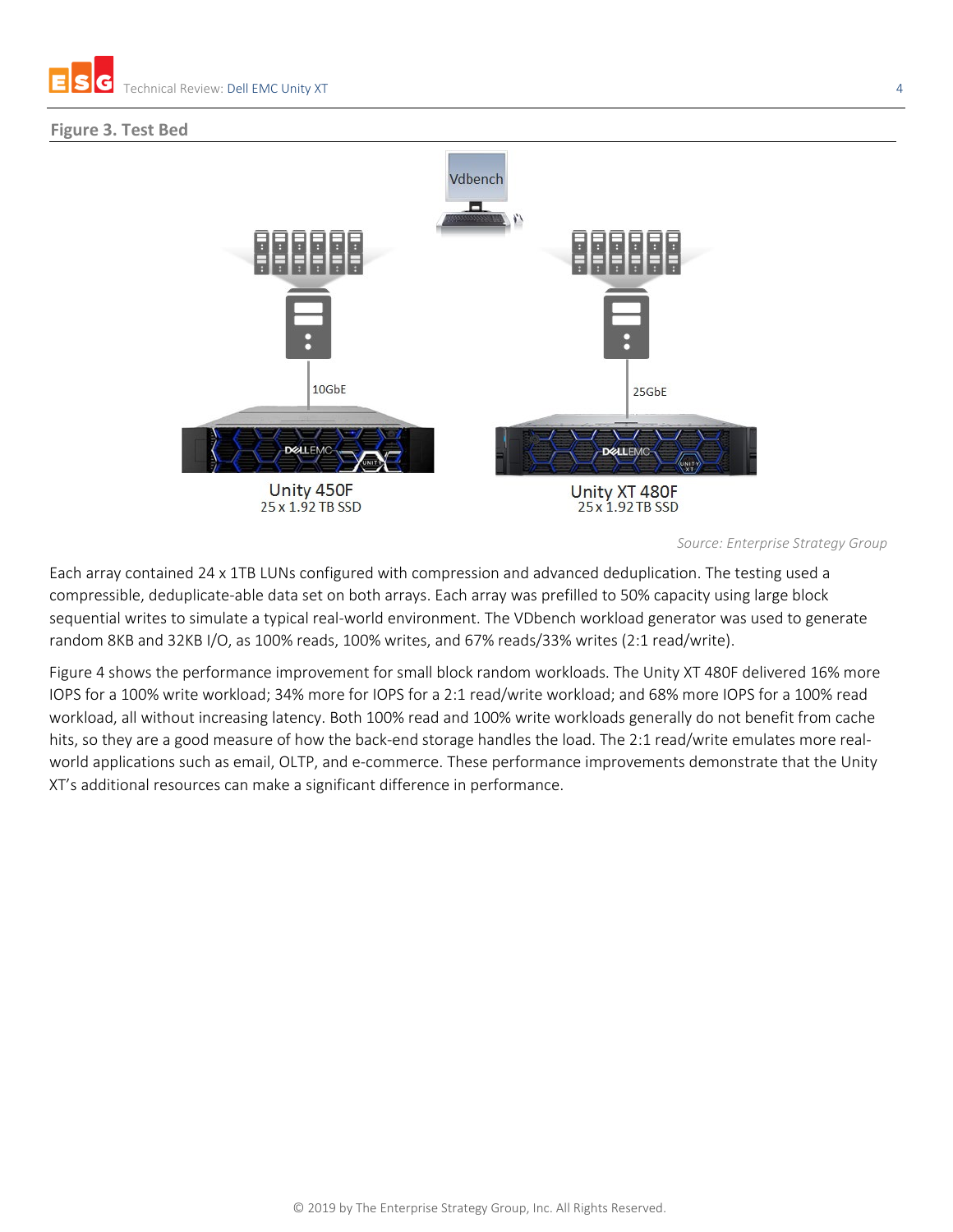#### **Figure 4. Performance Improvement: 8KB I/O**



*Source: Enterprise Strategy Group*

The 32KB workload testing produced performance improvements as well: 11% more IOPS for 100% write; 33% for 2:1 read/write; and 37% for 100% read (see Figure 5). These larger blocks are more typical of consolidated workloads like virtual servers and VDI.



**Figure 5. Performance Improvement: 32KB I/O**

*Source: Enterprise Strategy Group*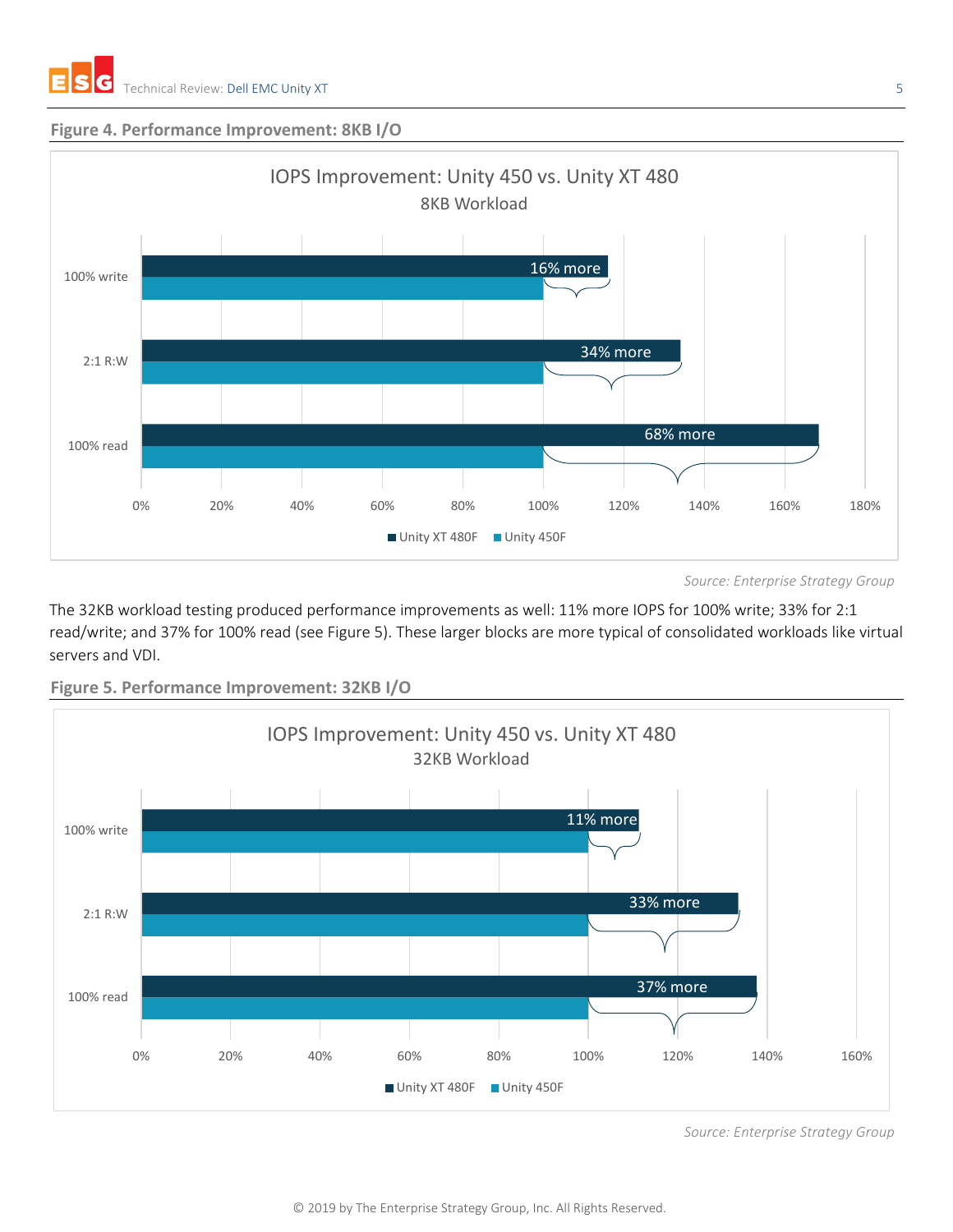ESG also reviewed the data reduction rates for the two arrays using the Unisphere GUI. As Figure 6 shows, the Unity 450F array had a data reduction rate of 2.27:1, while the Unity XT 480F reduced data by 3.06:1, a 34% improvement. The Unity XT has more processing power and more memory, enabling it to compare a larger subset of data for deduplication.



| General                       | <b>Drives</b> | Usage                                                   | Snapshot Settings    | <b>RAID</b>              |                                                                             |                     |  |
|-------------------------------|---------------|---------------------------------------------------------|----------------------|--------------------------|-----------------------------------------------------------------------------|---------------------|--|
| Capacity<br>Storage Resources |               | <b>Current Pool Capacity</b><br>U450F pool 25Flash 12p1 |                      | Free: 24.1 TB of 35.4 TB | Non-base Space: 0.0 GB<br>Used: 11,078.6 GB<br>Preallocated Space: 513.3 GB | $\hat{\phantom{a}}$ |  |
|                               |               | Alert Threshold:                                        | $\frac{4}{96}$<br>70 |                          | Free: 24,697.7 GB                                                           | $\checkmark$        |  |



*Source: Enterprise Strategy Group*

# **Why This Matters**

Today's data centers must support diverse physical and virtual applications with a variety of performance and efficiency needs. There is always a tradeoff between efficiency, in the form of data reduction technologies such as compression and deduplication, and performance. With the Unity XT, the additional processor, memory, and storage resources make that much less of a tradeoff and bring higher performance *and* greater efficiency to the applications that drive business.